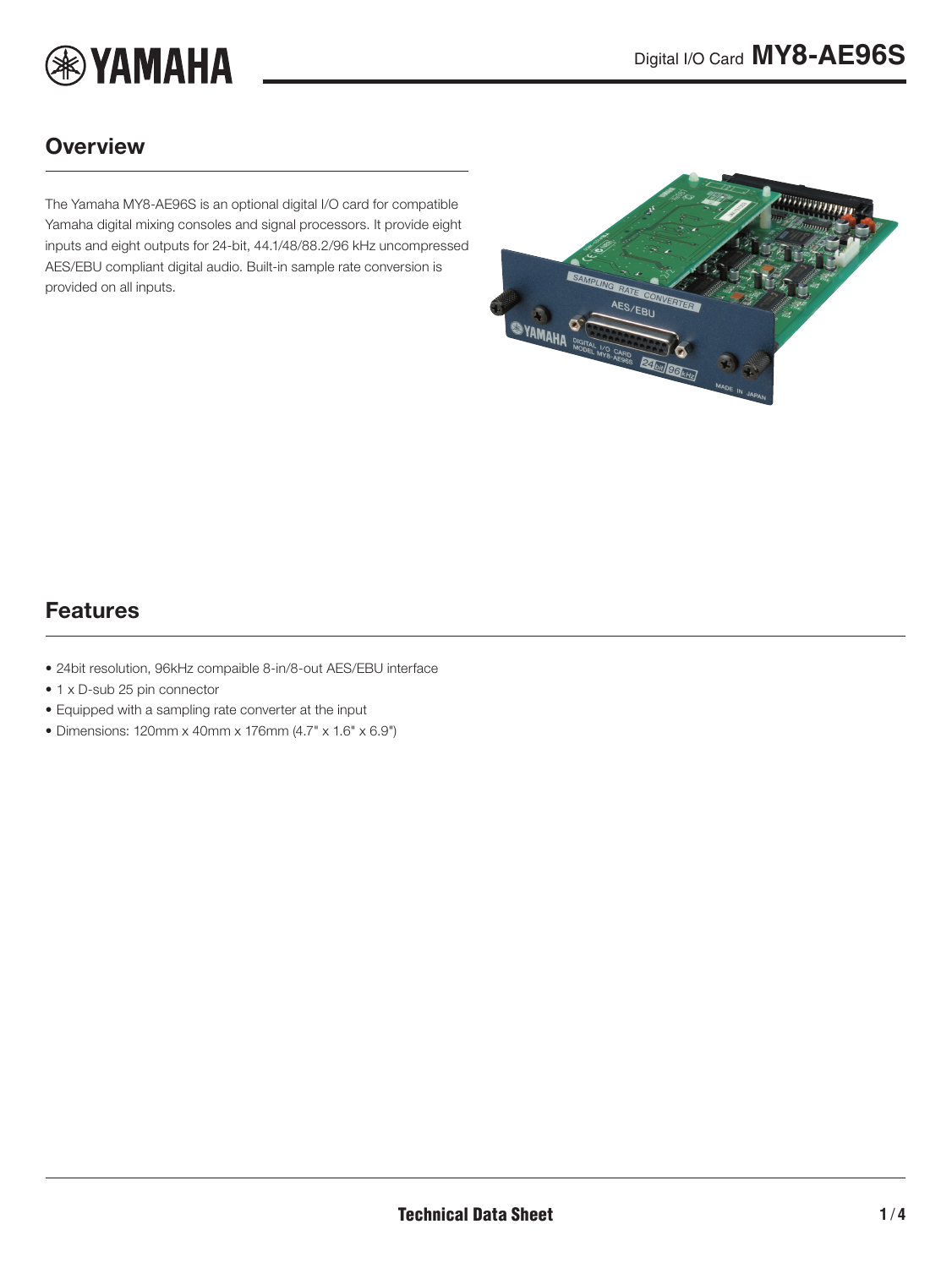

# **Specifications**

#### **General Specifications**

| <b>Channel Count</b>      | 96kHz compatible 8IN / 80UT |  |  |  |  |
|---------------------------|-----------------------------|--|--|--|--|
| Format                    | AES/EBU                     |  |  |  |  |
| <b>Sampling Frequency</b> | 44.1/48/88.2/96kHz          |  |  |  |  |
| Resolution                | 24bit                       |  |  |  |  |
| Connector                 | 1 x D-sub 25 pin connector  |  |  |  |  |

### **Pin Assignment**

| Signal |      | Data In Ch |         |       |         | Date Out Ch                                |         |       |         |                       | GND                               |
|--------|------|------------|---------|-------|---------|--------------------------------------------|---------|-------|---------|-----------------------|-----------------------------------|
|        |      | $1 - 2$    | $3 - 4$ | $5-6$ | $7 - 8$ | $1 - 2$                                    | $3 - 4$ | $5-6$ | $7 - 8$ | <b>Open</b>           |                                   |
| Pin    | Hot  |            |         |       |         |                                            |         |       |         | $\mathbf{u}$<br>J, II | 13, 22, 23, 24, 25<br>10.<br>$-1$ |
|        | Cold | 14         |         | ١b    |         | $\overline{1}$<br>$\overline{\phantom{a}}$ | ن ا     | 20    | -       |                       |                                   |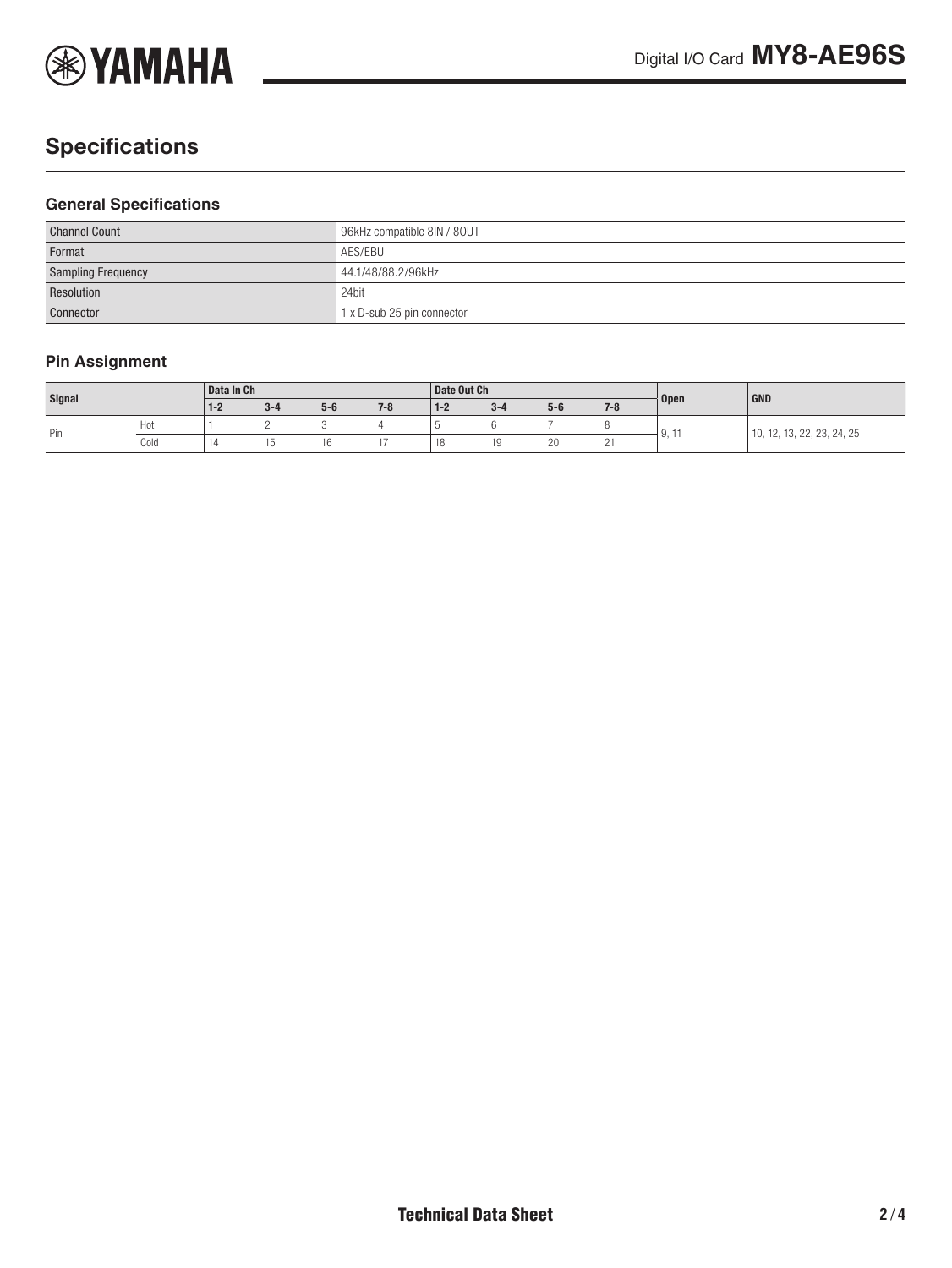

### **Dimensions**